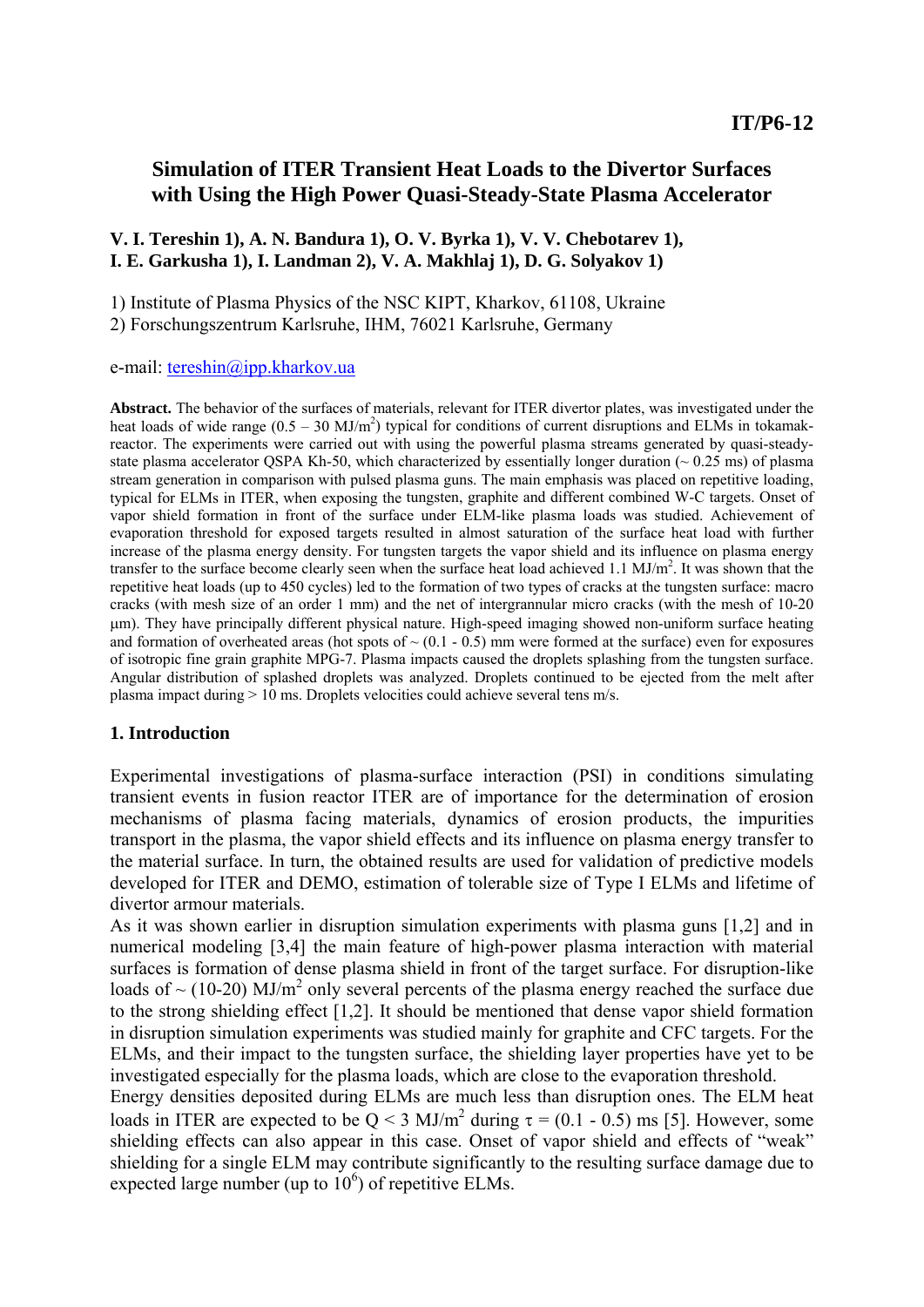First stage of the ITER operation is foreseen with using both tungsten and CFC as adjoin materials for divertor components which are able to withstand the transient high heat loads [5]. Therefore PSI issues resulting from mutual neighborhood of tungsten and carbon on the divertor plate surfaces should be analyzed comprehensively. This is important from the point of view of redeposition issues and chemical reactions (carbides etc.) and also for analysis of erosion characteristics of combined targets with adjoined W and C areas and features of plasma-surface interaction under the transient events, like ELMs.

This paper presents the results of experiments on high power plasma interaction with material surfaces under conditions typical for ITER Type I ELMs including the measurements of plasma energy transfer to the material surface as a function of the impact load and onset of vapor shield for W, C and adjoined W-C surfaces under repetitive ELM relevant plasma exposures.

### **2. Experimental Setup**

The samples have been exposed to hydrogen plasma streams produced by the quasi-steadystate plasma accelerator QSPA Kh-50, described elsewhere [6-8]. Scheme of plasma exposures is presented in Fig. 1. QSPA Kh-50 consists of two stages. The first one is used for plasma production and pre-acceleration. The main second stage is a coaxial system of shaped active electrodes with magnetically screened elements, supplied from independent power sources. The plasma streams, generated by QSPA Kh-50, are injected into the magnetic system of 1.6 m in length and 0.44 m in inner diameter with a magnetic field of up to 0.54 T in diagnostic chamber where the targets have been installed (Fig. 1).

The experiments were performed with repetitive pulses of the duration of 0.25 ms and the heat loads in the range of  $(0.2 - 2.5)$  MJ/m<sup>2</sup>, which simulate the ELMs impact in ITER. The plasma stream diameter is 18 cm, the ion energy is about 0.4 keV, and maximum plasma pressure achieves 3.2 bar. Plasma heat loads were varied by both changing the scenario of gas filling to the accelerator channel and changing the working voltage at the accelerator electrodes.

Most of targets were exposed to perpendicular plasma irradiation with various number of pulses. Some experiments were carried out with targets preliminary heated above the DBTT temperature to decrease the brittleness. In this case Ohmic heater was installed at the back side of the target. It provides the target heating in vacuum conditions (to avoid oxidation) prior to the exposure and the target temperature was kept at the level of 650  $\mathbb{C}^0$  for each plasma pulse.



*Fig. 1. General view and scheme of experimental device (scheme of targets exposures).*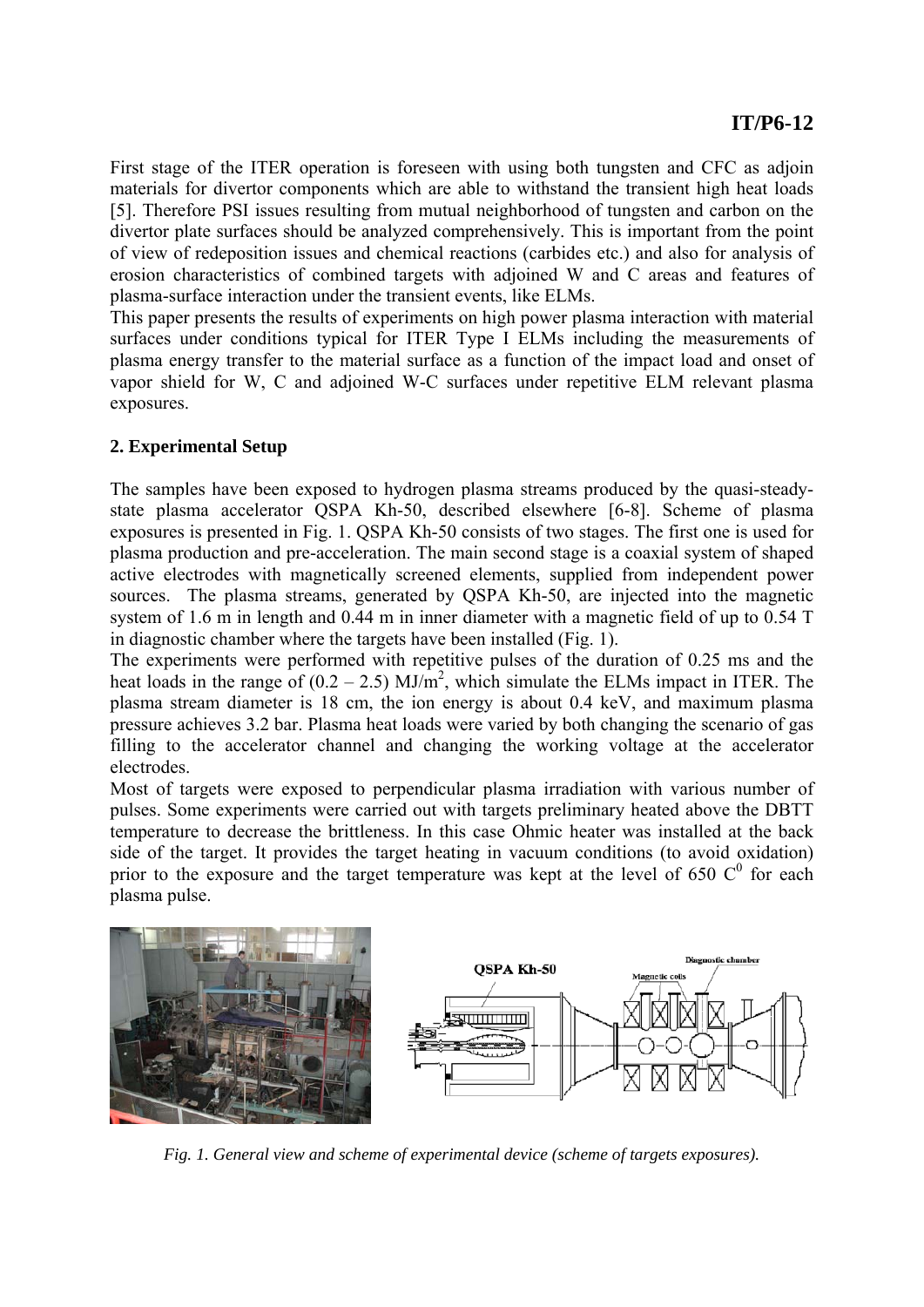Calorimetry (both at plasma stream and at the target surfaces), piezo-detectors, electric and magnetic probes, interferometry, spectroscopy and other diagnostics were applied for measurements of plasma stream parameters and surface heat loads in different regimes of operation. Observations of plasma interactions with exposed surfaces and droplets monitoring were performed with high-speed CMOS camera PCO AG**.** X-ray diffraction measurements, optical and SEM microscopy and so on were used for surface analysis.

#### **3. Experimental Results**

Fig.2. shows the heat load to the tungsten, graphite and combined W-C target surfaces, which was measured with calorimetry, in dependence on energy density of impacting plasma stream. For tungsten target exposure the onset of melting is observed on the surface at the surface heat load of 0.57 MJ/m<sup>2</sup>. The measurements demonstrate that even for plasma exposures, which not result in the melting, the absorbed heat load is about 55-60 % of the impact plasma energy. The dynamical screening of the surface from impacting plasma stream appears in this case probably due to the shock wave formation and plasma stream thermalization under the interaction with the target surface. The stopped plasma layer, formed from the head of the plasma stream, ceases to be completely transparent for subsequently impacting plasma ions. Tungsten vapor shield formation and its influence on plasma energy transfer to the surface becomes clearly seen as the surface heat load achieves 1.1  $MJ/m<sup>2</sup>$ . The fraction of plasma energy, which is absorbed by the target surface, is rapidly decreased with achieving the evaporation onset for exposed targets. At this, the value of heat load to the surface remains practically constant with further increase of the energy density of impacting plasma (plateau region in Fig. 2).

The evaporation leads to enhanced mass losses of tungsten: increase of the heat load from  $0.75$  to 1.1 MJ/m<sup>2</sup> raises mass losses for one order of magnitude and causes bubble structures at the surface. Due to achievement of evaporation threshold the erosion crater become visible even on the "background" of the surface roughness and swelling. The erosion rate, caused by evaporation, is  $\sim 0.05$  µm/pulse. Microscopy observations of tungsten targets show boiling bubbles on the surface exposed with heat load of 1.1  $MJ/m^2$  (Fig. 3). For initial pulses the boiling is initiated on the surface by impurities. With further exposures it becomes predominantly volumetric and deep bubbles are arisen at the surface. The volumetric boiling occurs predominantly at the vicinity of crack edges.



*Fig.2. Heat load to the target surfaces vs. the energy density of impacting plasma stream.*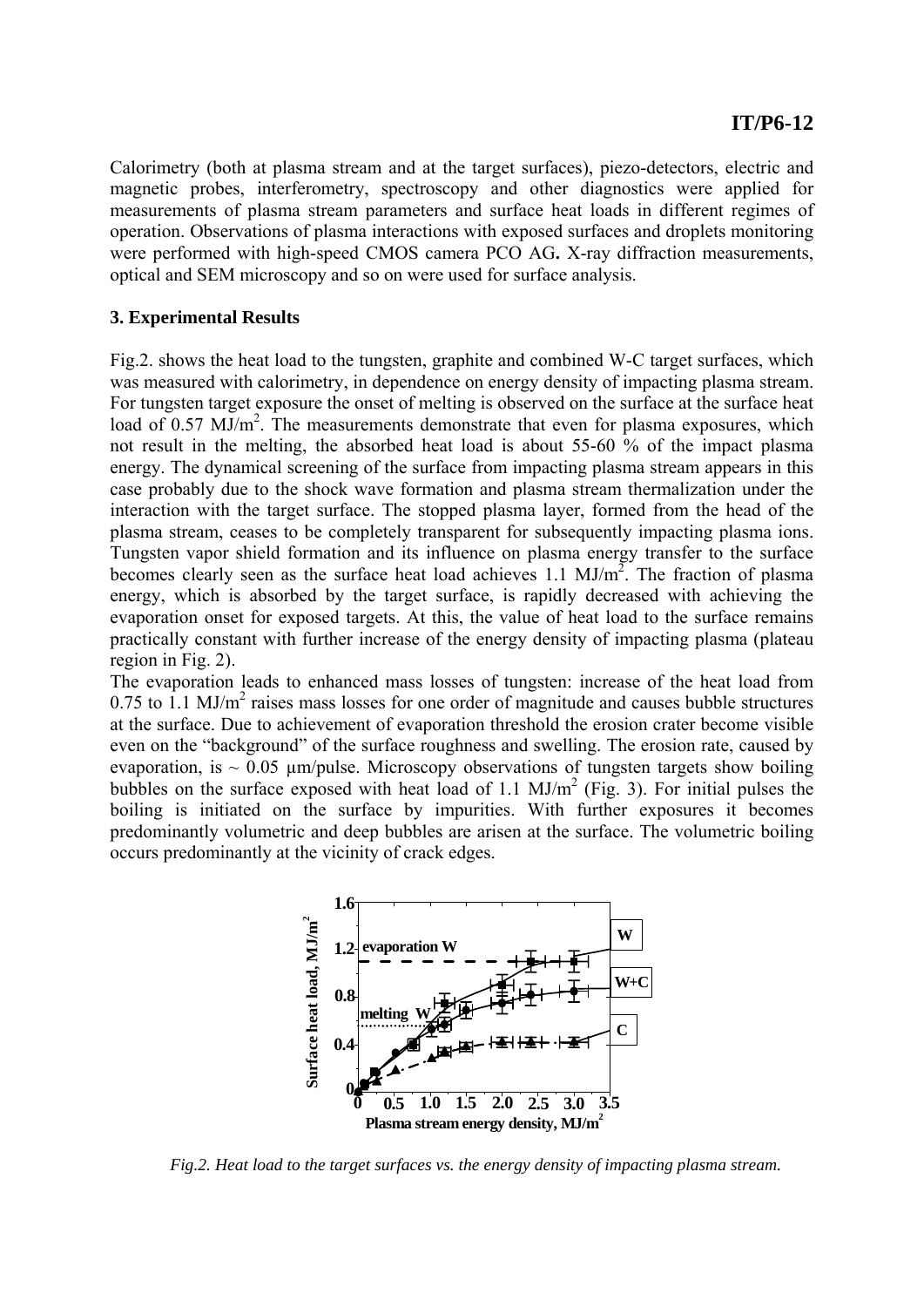

*Fig.3. Boiling bubbles on the tungsten surface, exposed with 5, 25 and 80 pulses of 1.1 MJ/m2 (the same surface region).* 

It was shown that the repetitive heat loads (up to 450 cycles), typical for ELMs in ITER, lead to the formation of two types cracks at the tungsten surface: macro cracks (with mesh size of an order 1 mm) and the net of intergrannular micro cracks (with the mesh of 10-20 μm).

Evolution of macro cracks in the course of plasma exposures is shown in Fig. 4. Crack width is increased with pulse number with following saturation after about 200 pulses. Nevertheless the crack width achieves several tens microns in result of plasma exposures demonstrating significant damage of tungsten surface.

It is shown that macro and micro cracks have principally different physical nature. Macro cracks are the result of transition from ductile to brittle state at the process of the surface layer cooling (i.e. ductile to brittle transition). At the same time the fine cracks are the attribute of intensive melting and their formation is dealing with non-equilibrium solidification of melt. This is confirmed by the fact that under the irradiation of preliminary heated target up to the temperature of 650  ${}^{0}C$  (above the temperature of ductile to brittle transition) the macro cracks are not observed while the micro cracks are developed on the surface, similarly to non heated targets.

Measurements of the energy transfer to combined tungsten-graphite targets of different sizes demonstrate that the value of energy density delivered to such target surface is reduced in comparison with the irradiation of the pure tungsten target (Fig. 2). Carbon neighborhood resulted in the shielding which has been developed for lower heat loads. Experiments with



*Fig.4. Evolution of macro cracks on the tungsten surface, exposed with repetitive pulses of 0.75 MJ/m2 .*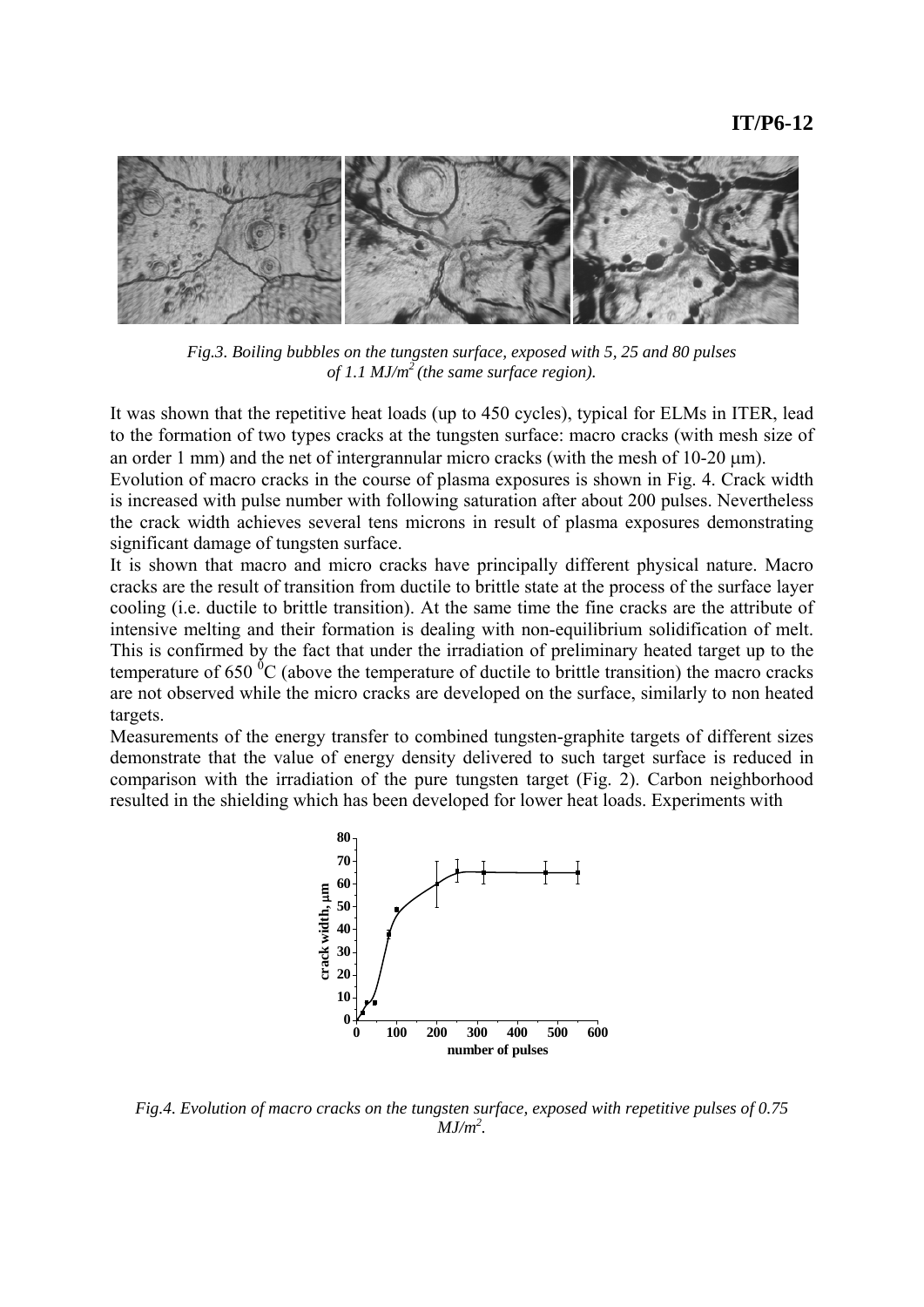# **IT/P6-12**

MPG-7 graphite targets show that carbon evaporation starts at  $(0.4 - 0.45)$  MJ/m<sup>2</sup>. Carbon vapor shield formation during exposures of combined W-C targets results in additional decrease of the heat loads to W surface (from 1.1 MJ/m<sup>2</sup> to  $(0.8 - 85)$  MJ/m<sup>2</sup>) preventing tungsten evaporation. It should be noted that tungsten evaporation threshold in the case of adjoined graphite surface was not achieved even with increasing plasma stream energy density (Fig. 2).

Plasma impacts with the loads above the melting threshold cause the droplets splashing from the tungsten surface. As an example, Fig 5 shows images of the droplets traces for different time moments after the end of the plasma pulse. The applied measurement scheme for droplets monitoring was similar to used in [9, 10]. Exposition time for each image is 1.2 ms and the velocity of the droplets can be estimated from the lengths of their traces. Movement in perpendicular direction to the image plane is derived from consecutive frames. Consequences of the images form movie with possibility to analyze the dynamics of droplets splashing from the surface.

Droplets continue to be ejected from the melt after plasma impact during  $> 10$  ms. It is obtained that droplets velocities may achieve several tens m/s. Fast droplets were generated at earlier time moments. Smaller velocities are observed for late stage of observation (Fig. 5). During intermediate stage both groups of droplets with fast and lower velocities have been observed (Figs. 5 and 6a).

Angular distribution of ejected droplets is presented in Fig. 6b. For perpendicular to the surface plasma impacts droplets are ejected primarily with small angles to the normal. Nevertheless rather large angles up to  $80^{\circ}$  are measured also. Analysis of droplet traces from consecutive images show the influence of gravitational force for droplets with higher mass





*Fig.5. Droplets splashing from tungsten melt. Images of droplet traces:*  $t_1 = 1.8$  *ms,*  $t_2 = 3.0$  *ms,*  $t_3 = 1.8$  *ms, t<sub>3</sub> =*  $\frac{1}{2}$ 4.2 ms,  $t_4 = 5.4$  ms,  $t_5 = 6.6$  ms,  $t_6 = 7.8$  ms,  $t_7 = 9.0$  ms after the end of plasma pulse,  $(t_{\text{exposure}} = 1.2$  ms).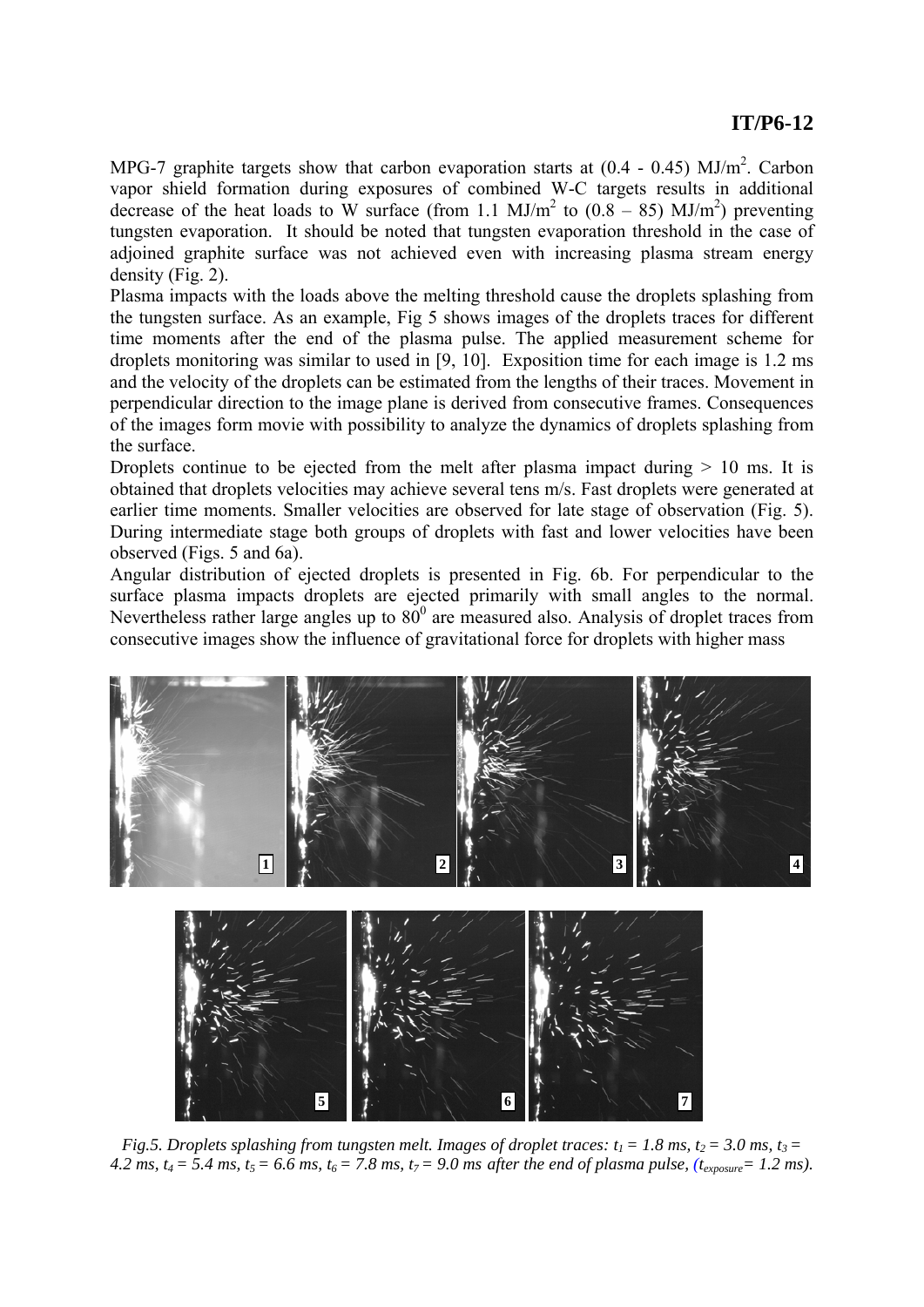

*Fig.6. Velocity (a) and angular (b) distributions of ejected droplets.* 

and smaller velocities. Due to the gravitation the resulting angular distribution of the droplets became non-symmetric (Fig.6b). With achieving evaporation threshold the tungsten boiling results in intensification of the droplets splashing. Their size is varied in the range of (5-100) µm.

Dynamics of tungsten and carbon vapor in front of the targets surfaces, which was studied with spectroscopy and high-speed photography during the plasma pulse, and it dependence on the magnitude of external magnetic field is described in [8]. Here it can be only mentioned that evaporated tungsten is concentrated in rather thin plasma layer of  $\leq 0.5$  cm close to the surface and it does not propagate significantly in upstream direction during the QSPA pulse. In the case of graphite target exposure, high-speed photography shows continuous region of carbon vapor luminosity. Thickness of the shielding layer increases during the pulse and exceeds 5 cm. Spectroscopy measurements demonstrate that carbon lines are registered not only in front of the target surface, but also for larger distances (up to 20 cm) from the target. Fig.7 shows the hot spots indicating overheated local areas on the graphite surface of combined W-C target (tungsten rod of 1 cm diameter surrounded by MPG-7 graphite of 8 cm in diameter). The target was subjected to inclined plasma impact,  $\alpha = 45^{\circ}$ . Surface heat load



*Fig.7. Images of hot spots on graphite surface of combined W-C target (W rod of 1 cm in diameter surrounded by MPG-7 graphite of 8 cm in diameter) indicating overheated areas (1-3). Inclined impact*  $\alpha = 45^0$ ,  $t_{exp} = 0.5$  ms,  $t_1 = 0.7$  ms,  $t_2 = 1.7$  ms,  $t_3 = 3.7$  ms after pulse,  $Q_{surf} = 0.5$  MJ/m<sup>2</sup>.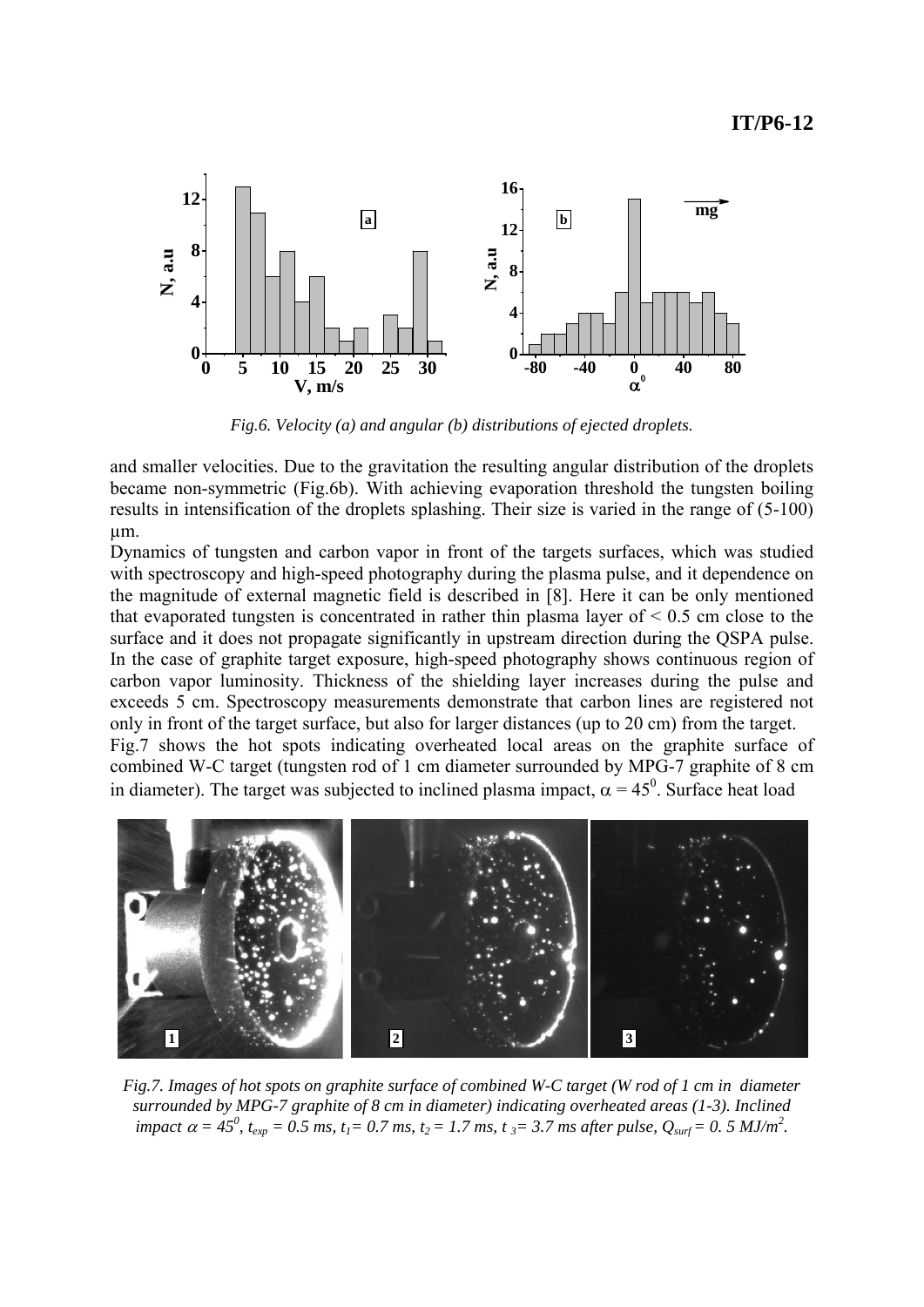$Q<sub>surf</sub> = 0.5 MJ/m<sup>2</sup>$ . The images correspond to t<sub>start</sub> = 0.7 ms and t<sub>start</sub> = 3.7 ms after plasma pulse respectively. Exposition time of each image is  $t_{exp} = 0.5$  ms. It should be noted much more pronounced heating of upstream part of the inclined target edge, which is demonstrated by Fig.7. This is valid also for tungsten rod in target center (Fig.7.1).

The hot spots are probably formed on graphite surface due to the surface relief developed. The heat load to the inclined target surface  $(0.5 \text{ MJ/m}^2)$  is below the melting threshold of tungsten. Thus the observed bright spots are not caused by W droplets. Corresponding highspeed imaging had proved that this luminosity can not also be attributed to carbon dust, which could be redeposited back to the surface in the end on plasma pulse. The hot spots indicate the areas of enhanced evaporation and their luminosity is observed during  $\sim$  30 ms after plasma impact. Size distributions of the hot spots are also presented in Fig.8 for time moments of  $t_1$ and t3. It was impossible to perform analysis of micro-spots with larger magnification while the target is in vacuum chamber. Nevertheless, most of registered spots are of  $\sim$  (0.1 - 0.5) mm in diameter, which is much larger than maximal size of the grains in MPG-7 graphite ((10) - 25) μm). Qualitatively the size distribution of the spots remains similar for different time moments after the end of pulse. The only number of overheated areas is decreased and luminosity of some spots disappears with time.



*Fig.8. Size distributions of hot spots at the moments of*  $t_1$  *(a) and*  $t_3$  *(b).* 

#### **4. Conclusions**

Features of plasma-surface interaction and plasma energy transfer to the material surface are studied in dependence on plasma heat loads in ELM simulation experiments with QSPA Kh-50. Plasma exposures of tungsten, graphite and different combined W-C targets were performed with repetitive pulses of 0.25 ms in duration and the heat loads varied in the range of  $(0.2-2.5)$  MJ/m<sup>2</sup>.

Onset of vapor shield formation in front of the surface under ELM-like plasma loads was studied. Achievement of evaporation threshold for exposed targets resulted in almost saturation of the surface heat load with further increase of the plasma energy density. For tungsten targets the vapor shield and its influence on plasma energy transfer to the surface become clearly seen when the surface heat load achieved 1.1  $MJ/m<sup>2</sup>$ . The evaporation resulted in enhanced mass losses of tungsten, formation of erosion crater and bubbles on the surface.

Influence of carbon PFCs neighborhood on the plasma energy transfer to the tungsten surface was demonstrated. Carbon neighborhood resulted in protection of tungsten surface starting with lower heat loads. Carbon become to evaporate at  $(0.4 - 0.45)$  MJ/m<sup>2</sup> and its vapor shield formation resulted in additional decrease of heat loads to the tungsten surface (from 1.1  $MJ/m<sup>2</sup>$  to (0.8 - 0.85)  $MJ/m<sup>2</sup>$ ) preventing tungsten evaporation.